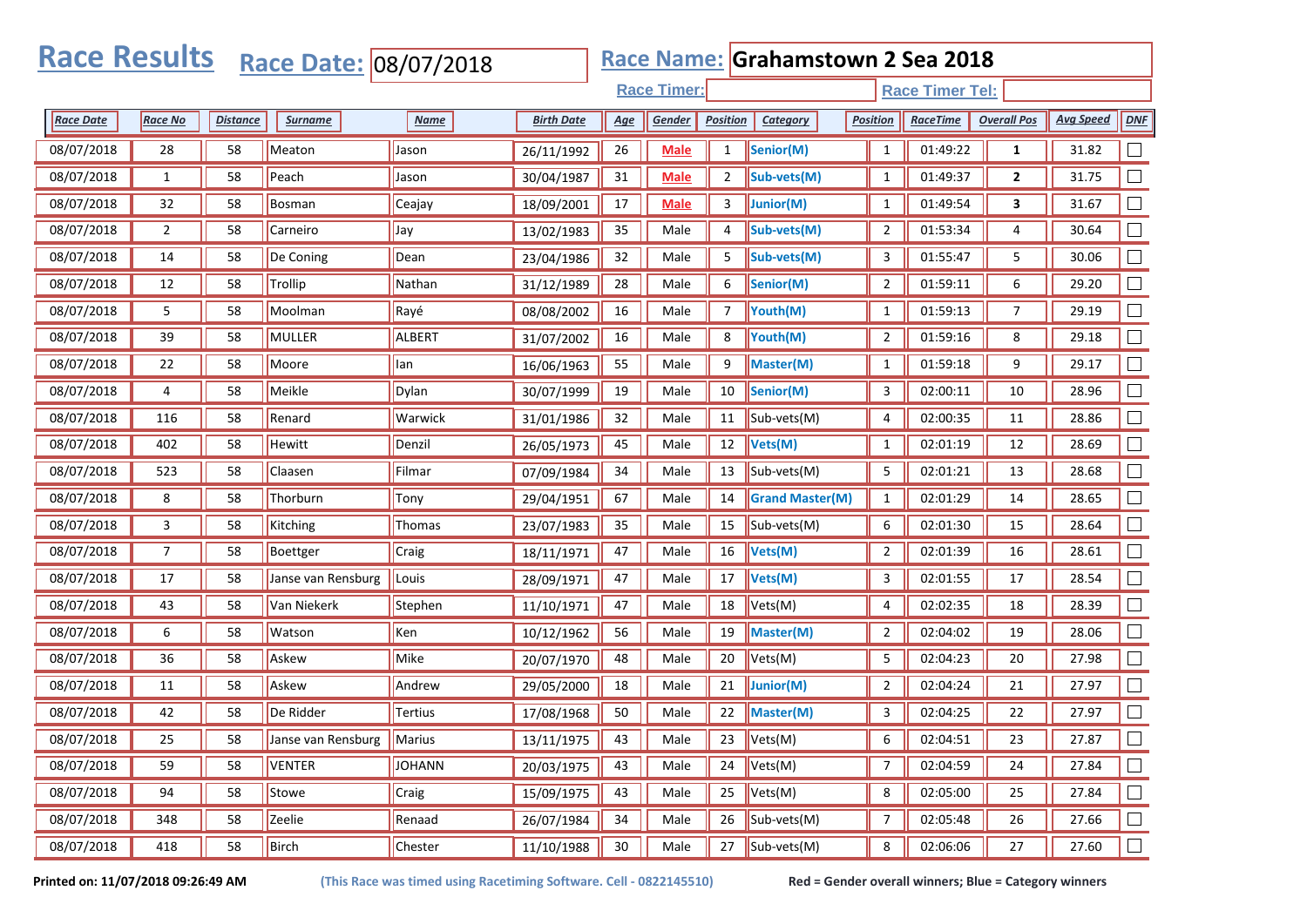| <b>Race Date</b> | <b>Race No</b> | <u>Distance</u> | <b>Surname</b> | <b>Name</b>     | <b>Birth Date</b> | <u>Age</u> | Gender        | <b>Position</b> | <b>Category</b>                        | <b>Position</b> | <b>RaceTime</b> | <b>Overall Pos</b> | <b>Avg Speed</b> | <b>DNF</b> |
|------------------|----------------|-----------------|----------------|-----------------|-------------------|------------|---------------|-----------------|----------------------------------------|-----------------|-----------------|--------------------|------------------|------------|
| 08/07/2018       | 425            | 58              | Pienaar        | Gregory         | 04/03/1980        | 38         | Male          | 28              | Sub-vets(M)                            | 9               | 02:07:31        | 28                 | 27.29            |            |
| 08/07/2018       | 350            | 58              | Griesel        | Edwin           | 13/11/1977        | 41         | Male          | 29              | Vets(M)                                | 9               | 02:08:18        | 29                 | 27.12            |            |
| 08/07/2018       | 19             | 58              | Ferreira       | Ashton          | 08/02/1972        | 46         | Male          | 30              | Vets(M)                                | 10              | 02:08:20        | 30                 | 27.12            |            |
| 08/07/2018       | 322            | 58              | <b>Billson</b> | Patrick         | 21/02/1962        | 56         | Male          | 31              | Master(M)                              | 4               | 02:08:21        | 31                 | 27.11            |            |
| 08/07/2018       | 15             | 58              | Kirkhoff       | Shannon         | 02/02/1967        | 51         | <b>Female</b> | $\mathbf{1}$    | Master(F)                              | $\mathbf{1}$    | 02:08:24        | 32                 | 27.10            |            |
| 08/07/2018       | 411            | 58              | Du Toit        | Zak             | 06/12/2000        | 18         | Male          | 32              | Junior(M)                              | 3               | 02:08:33        | 33                 | 27.07            | $\Box$     |
| 08/07/2018       | 422            | 58              | Dryden         | Brendon         | 01/04/1968        | $50\,$     | Male          | 33              | Master(M)                              | 5               | 02:08:39        | 34                 | 27.05            |            |
| 08/07/2018       | 529            | 58              | Geldenhuys     | Barend          | 14/04/1980        | 38         | Male          | 34              | Sub-vets(M)                            | 10              | 02:08:44        | 35                 | 27.03            |            |
| 08/07/2018       | 522            | 58              | Claasen        | Tinus           | 04/06/1960        | 58         | Male          | 35              | Master(M)                              | 6               | 02:08:45        | 36                 | 27.03            |            |
| 08/07/2018       | 35             | 58              | <b>LLOYD</b>   | <b>DUNCAN</b>   | 01/03/1965        | 53         | Male          | 36              | Master(M)                              | 7               | 02:09:15        | 37                 | 26.92            |            |
| 08/07/2018       | 40             | 58              | Du Plessis     | Brendan         | 20/07/2002        | 16         | Male          | 37              | Youth(M)                               | 3               | 02:11:01        | 38                 | 26.56            |            |
| 08/07/2018       | 31             | 58              | <b>Bosman</b>  | <b>Bradley</b>  | 19/06/2003        | 15         | Male          | 38              | Youth(M)                               | 4               | 02:13:56        | 39                 | 25.98            |            |
| 08/07/2018       | 41             | 58              | Loubser        | Drake           | 15/01/2003        | 15         | Male          | 39              | Youth(M)                               | 5               | 02:14:00        | 40                 | 25.97            |            |
| 08/07/2018       | 437            | 58              | Jamieson       | Mark            | 15/02/1960        | 58         | Male          | 40              | Master(M)                              | 8               | 02:14:29        | 41                 | 25.88            |            |
| 08/07/2018       | 24             | 58              | <b>THERON</b>  | KEITH           | 10/12/1963        | 55         | Male          | 41              | Master(M)                              | 9               | 02:14:31        | 42                 | 25.87            |            |
| 08/07/2018       | 313            | 58              | Askew          | Thomas          | 28/08/2002        | 16         | Male          | 42              | Youth(M)                               | 6               | 02:14:33        | 43                 | 25.86            |            |
| 08/07/2018       | 68             | 58              | Currie         | Neil            | 03/11/1964        | 54         | Male          | 43              | Master(M)                              | $10\,$          | 02:14:34        | 44                 | 25.86            |            |
| 08/07/2018       | 343            | 58              | Futter         | Jarrod          | 10/06/1988        | 30         | Male          | 44              | Sub-vets(M)                            | 11              | 02:14:37        | 45                 | 25.85            |            |
| 08/07/2018       | 446            | 58              | Hartmann       | Gareth          | 18/06/1976        | 42         | Male          | 45              | Vets(M)                                | 11              | 02:14:38        | 46                 | 25.85            |            |
| 08/07/2018       | 26             | 58              | Badenhorst     | Anton & Lynette | 30/10/1964        | 54         | Mixed         | $\mathbf{1}$    | Master(M)                              | 11              | 02:15:28        | 47                 | 25.69            |            |
| 08/07/2018       | 448            | 58              | Davi           | Stef            | 01/11/1968        | $50\,$     | Male          | 46              | Master(M)                              | 12              | 02:15:51        | 48                 | 25.62            |            |
| 08/07/2018       | 346            | 58              | Strydom        | Rujaun          | 04/03/1984        | 34         | Male          | 47              | Sub-vets(M)                            | 12              | 02:16:04        | 49                 | 25.58            |            |
| 08/07/2018       | 454            | 58              | van den Berg   | Marno           | 28/08/2001        | 17         | Male          | 48              | Junior(M)                              | 4               | 02:16:33        | 50                 | 25.49            | $\Box$     |
| 08/07/2018       | 157            | 58              | du Plessis     | Righardt        | 08/03/1978        | 40         | Male          | 49              | Vets(M)                                | 12              | 02:17:25        | 51                 | 25.32            |            |
| 08/07/2018       | 424            | 58              | Pearson        | Dean            | 25/03/1981        | 37         | Male          | 50              | Sub-vets(M)                            | 13              | 02:20:21        | 52                 | 24.80            |            |
| 08/07/2018       | 127            | 58              | Wille          | Andre           | 05/08/1967        | 51         | Male          | 51              | Master(M)                              | 13              | 02:20:43        | 53                 | 24.73            | $\Box$     |
| 08/07/2018       | 520            | 58              | Jopson         | Tim             | 18/03/1986        | 32         | Male          | 52              | $\mathsf{Sub\text{-}vets}(\mathsf{M})$ | 14              | 02:21:13        | 54                 | 24.64            | $\Box$     |
| 08/07/2018       | 317            | 58              | De Marco       | Piero           | 04/03/1959        | 59         | Male          | 53              | Master(M)                              | 14              | 02:22:55        | 55                 | 24.35            | $\Box$     |
| 08/07/2018       | 34             | 58              | HILL           | <b>BRIDGIT</b>  | 18/03/1962        | 56         | <b>Female</b> | $\overline{2}$  | Master(F)                              | $\overline{a}$  | 02:23:04        | 56                 | 24.32            | $\Box$     |
| 08/07/2018       | 462            | 58              | Scholtz        | Wynand          | 10/02/1981        | 37         | Male          | 54              | Sub-vets(M)                            | 15              | 02:23:15        | 57                 | 24.29            | $\Box$     |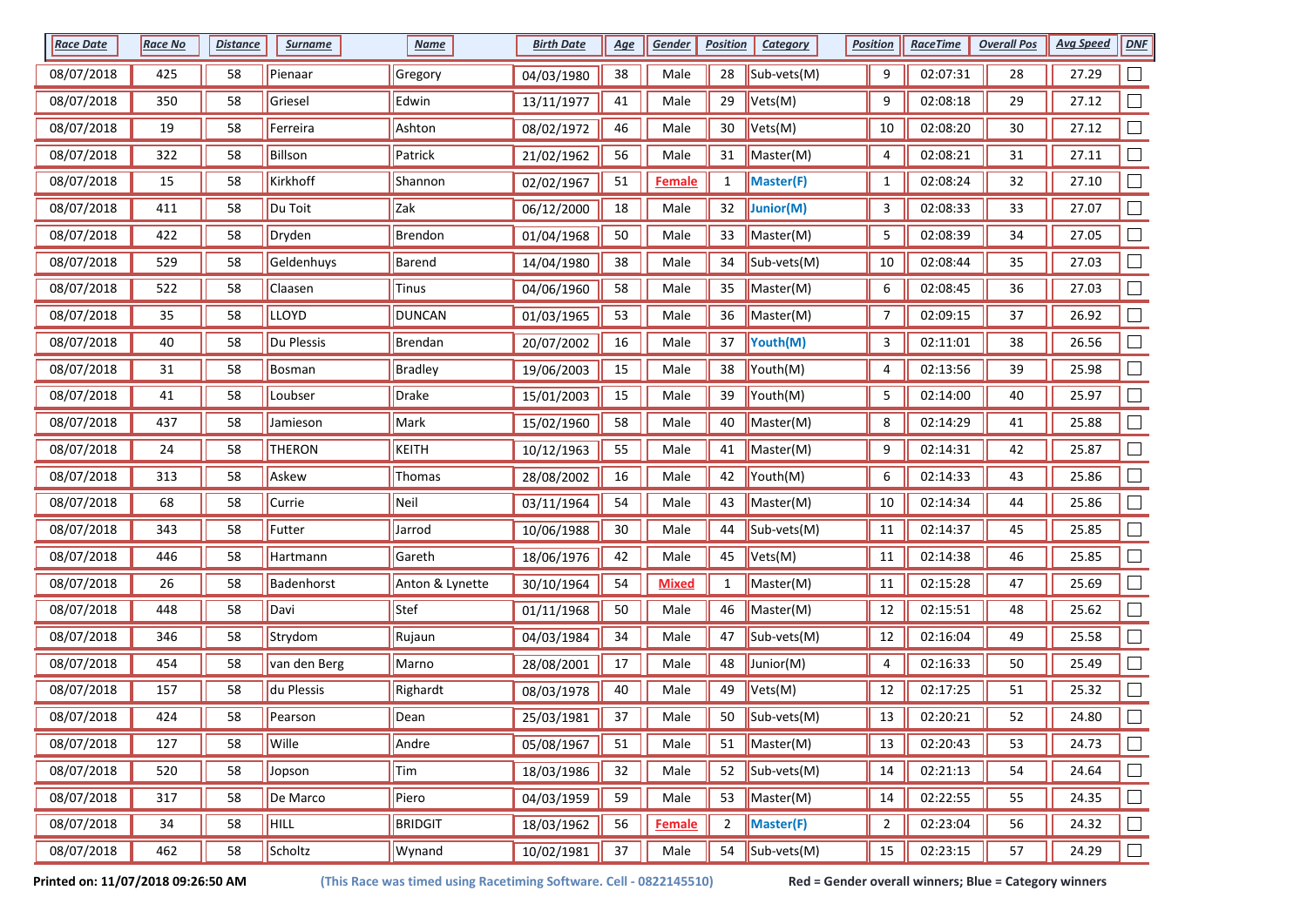| <b>Race Date</b> | <b>Race No</b> | <u>Distance</u> | <b>Surname</b>  | <b>Name</b>        | <b>Birth Date</b> | <u>Age</u> | Gender        | <b>Position</b> | <b>Category</b>                        | <b>Position</b> | <b>RaceTime</b> | <b>Overall Pos</b> | <b>Avg Speed</b> | <b>DNF</b>                  |
|------------------|----------------|-----------------|-----------------|--------------------|-------------------|------------|---------------|-----------------|----------------------------------------|-----------------|-----------------|--------------------|------------------|-----------------------------|
| 08/07/2018       | 342            | 58              | Hammett         | Michael            | 26/07/1969        | 49         | Male          | 55              | Vets(M)                                | 13              | 02:23:18        | 58                 | 24.28            |                             |
| 08/07/2018       | 517            | 58              | Van Jaarsveldt  | Jonathan           | 07/03/1980        | 38         | Male          | 56              | Sub-vets(M)                            | 16              | 02:24:44        | 59                 | 24.04            |                             |
| 08/07/2018       | 419            | 58              | Hazelden        | Ryan               | 01/05/2003        | 15         | Male          | 57              | $\vert$ Youth $\vert$ M)               | 7               | 02:25:31        | 60                 | 23.91            |                             |
| 08/07/2018       | 83             | 58              | Jones           | Vernon             | 09/01/1980        | 38         | Male          | 58              | Sub-vets(M)                            | 17              | 02:25:50        | 61                 | 23.86            |                             |
| 08/07/2018       | 38             | 58              | Penney          | Terri-Lynn         | 31/03/1977        | 41         | <b>Female</b> | 3               | Vets(F)                                | $\mathbf{1}$    | 02:26:03        | 62                 | 23.83            |                             |
| 08/07/2018       | 16             | 58              | Penney          | Stephen            | 02/05/1974        | 44         | Male          | 59              | Vets(M)                                | 14              | 02:26:05        | 63                 | 23.82            | $\Box$                      |
| 08/07/2018       | 409            | 58              | Croucamp        | Martin             | 06/05/1963        | 55         | Male          | 60              | Master(M)                              | 15              | 02:26:34        | 64                 | 23.74            |                             |
| 08/07/2018       | 324            | 58              | De Lange        | Charl              | 28/09/1984        | 34         | Male          | 61              | $\mathsf{Sub\text{-}vets}(\mathsf{M})$ | 18              | 02:26:36        | 65                 | 23.74            |                             |
| 08/07/2018       | 404            | 58              | Peskens         | Jacki              | 13/12/1986        | 32         | Female        | 4               | Sub-vets(F)                            | $\mathbf{1}$    | 02:27:00        | 66                 | 23.67            |                             |
| 08/07/2018       | 98             | 58              | Leibach         | Kurt               | 11/05/1984        | 34         | Male          | 62              | $\mathsf{Sub\text{-}vets}(\mathsf{M})$ | 19              | 02:27:13        | 67                 | 23.64            |                             |
| 08/07/2018       | 513            | 58              | <b>J</b> jakuja | vusumzi            | 01/12/1983        | 35         | Male          | 63              | Sub-vets(M)                            | 20              | 02:27:23        | 68                 | 23.61            |                             |
| 08/07/2018       | 1340           | 58              | Harvey          | Cameron            | 19/03/1982        | 36         | Male          | 64              | $\mathsf{Sub\text{-}vets}(\mathsf{M})$ | 21              | 02:28:32        | 69                 | 23.43            |                             |
| 08/07/2018       | 403            | 58              | Mason           | Dave               | 05/05/1983        | 35         | Male          | 65              | Sub-vets(M)                            | 22              | 02:28:39        | 70                 | 23.41            |                             |
| 08/07/2018       | 475            | 58              | Fourie          | Tiaan              | 02/02/1994        | 24         | Male          | 66              | Senior(M)                              | 4               | 02:28:40        | 71                 | 23.41            |                             |
| 08/07/2018       | 66             | 58              | Stroud          | Gregory            | 20/05/1991        | 27         | Male          | 67              | Senior(M)                              | 5               | 02:29:02        | 72                 | 23.35            |                             |
| 08/07/2018       | 18             | 58              | Mclean          | Andre              | 08/01/1966        | 52         | Male          | 68              | Master(M)                              | 16              | 02:29:24        | 73                 | 23.29            |                             |
| 08/07/2018       | 1348           | 58              | Libbrecht       | Rob                | 10/07/1968        | 50         | Male          | 69              | Master(M)                              | 17              | 02:29:32        | 74                 | 23.27            |                             |
| 08/07/2018       | 65             | 58              | Craigie         | Steve              | 08/02/1967        | 51         | Male          | 70              | Master(M)                              | 18              | 02:29:38        | 75                 | 23.26            |                             |
| 08/07/2018       | 282            | 58              | Laufs           | Etienne            | 06/03/1982        | 36         | Male          | 71              | Sub-vets(M)                            | 23              | 02:29:40        | 76                 | 23.25            |                             |
| 08/07/2018       | 472            | 58              | Owsley          | Ryan               | 20/09/1978        | 40         | Male          | 72              | Vets(M)                                | 15              | 02:29:44        | 77                 | 23.24            |                             |
| 08/07/2018       | 316            | 58              | De Marco        | Anne               | 06/02/1967        | 51         | Female        | 5               | Master(F)                              | 3               | 02:30:11        | 78                 | 23.17            |                             |
| 08/07/2018       | 486            | 58              | Porter          | Garth              | 31/01/1956        | 62         | Male          | 73              | <b>Grand Master(M)</b>                 | 2               | 02:30:14        | 79                 | 23.16            |                             |
| 08/07/2018       | 447            | 58              | Striglia        | Ellio              | 24/09/1969        | 49         | Male          | 74              | Vets(M)                                | 16              | 02:30:16        | 80                 | 23.16            | $\Box$                      |
| 08/07/2018       | 9              | 58              | McCaughey       | <b>Kevin Grant</b> | 04/04/1961        | 57         | Male          | 75              | Master(M)                              | 19              | 02:30:18        | 81                 | 23.15            |                             |
| 08/07/2018       | 439            | 58              | van Wyk         | Stephan            | 05/03/1966        | 52         | Male          | 76              | Master(M)                              | 20              | 02:30:25        | 82                 | 23.14            |                             |
| 08/07/2018       | 345            | 58              | Wessels         | Elize              | 03/08/1972        | 46         | Female        | 6               | Vets(F)                                | $\mathbf{2}$    | 02:30:30        | 83                 | 23.12            |                             |
| 08/07/2018       | 321            | 58              | Classen         | Duane              | 18/03/1978        | 40         | Male          | 77              | Vets(M)                                | 17              | 02:30:31        | 84                 | 23.12            | $\mathcal{L}_{\mathcal{A}}$ |
| 08/07/2018       | 323            | 58              | Billson         | Teresa             | 29/10/1962        | 56         | Female        | $\overline{7}$  | Master(F)                              | 4               | 02:30:33        | 85                 | 23.12            | $\Box$                      |
| 08/07/2018       | 1321           | 58              | <b>Collins</b>  | Dave               | 15/11/1953        | 65         | Male          | 78              | <b>Grand Master(M)</b>                 | 3               | 02:30:33        | 85                 | 23.12            | $\Box$                      |
| 08/07/2018       | 514            | 58              | Perks           | William            | 04/05/1960        | 58         | Male          | 79              | Master(M)                              | 21              | 02:30:49        | 87                 | 23.07            | $\Box$                      |

**Printed on: 11/07/2018 09:26:50 AM (This Race was timed using Racetiming Software. Cell - 0822145510) Red = Gender overall winners; Blue = Category winners**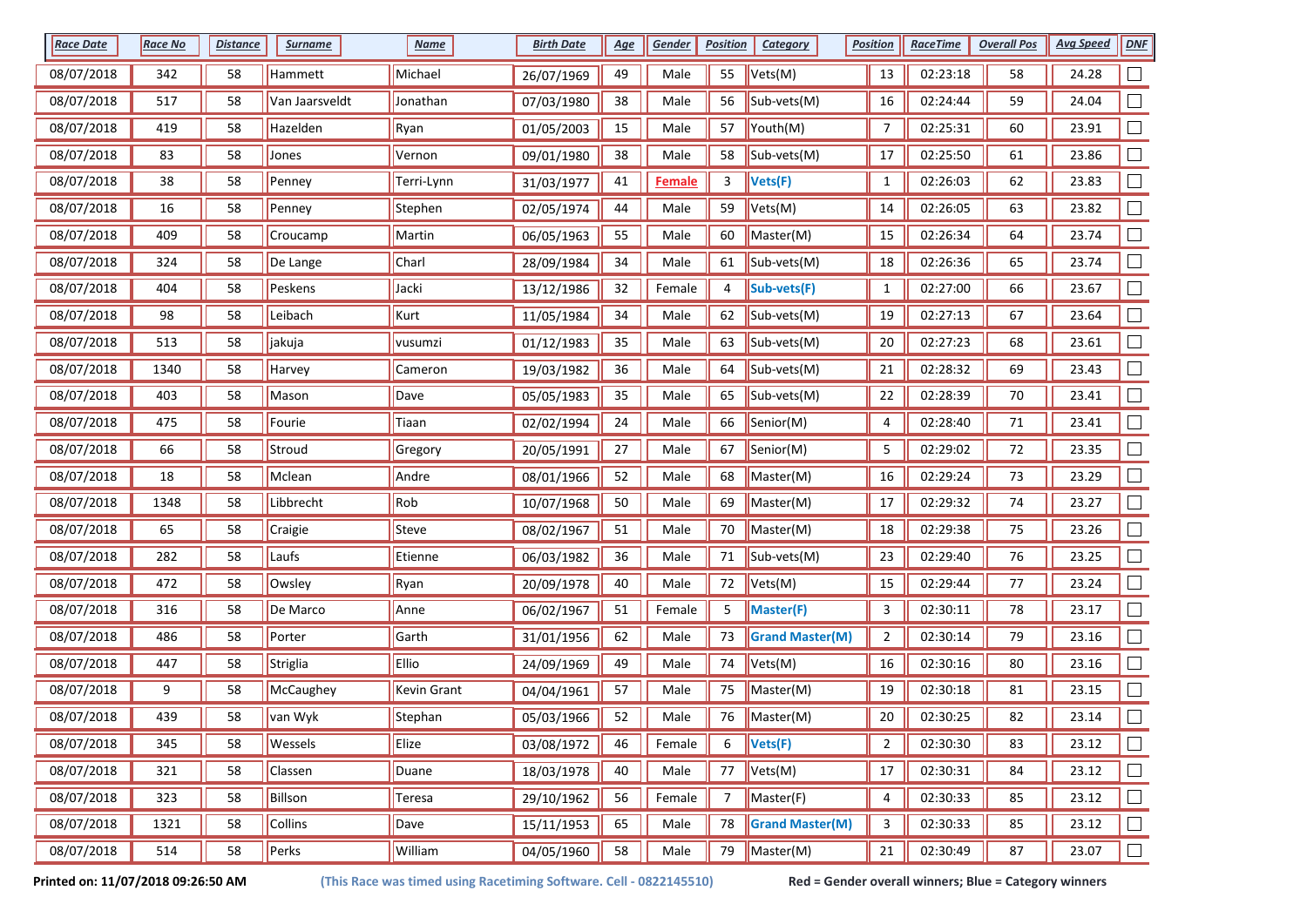| <b>Race Date</b> | <b>Race No</b> | <b>Distance</b> | <b>Surname</b> | <b>Name</b>  | <b>Birth Date</b> | <u>Age</u> | Gender | <b>Position</b> | Category                               | <b>Position</b> | <b>RaceTime</b> | <b>Overall Pos</b> | <b>Avg Speed</b> | <b>DNF</b>               |
|------------------|----------------|-----------------|----------------|--------------|-------------------|------------|--------|-----------------|----------------------------------------|-----------------|-----------------|--------------------|------------------|--------------------------|
| 08/07/2018       | 340            | 58              | Rubidge        | Jerry        | 16/09/1971        | 47         | Female | 8               | Vets(F)                                | 3               | 02:30:50        | 88                 | 23.07            |                          |
| 08/07/2018       | 291            | 58              | Woods          | Barry        | 10/09/1970        | 48         | Male   | 80              | Vets(M)                                | 18              | 02:30:51        | 89                 | 23.07            |                          |
| 08/07/2018       | 294            | 58              | Hempel         | Carl         | 16/07/1956        | 62         | Male   | 81              | Grand Master(M)                        | 4               | 02:30:52        | 90                 | 23.07            |                          |
| 08/07/2018       | 473            | 58              | Hutton         | Richard      | 21/04/1985        | 33         | Male   | 82              | $\mathsf{Sub\text{-}vets}(\mathsf{M})$ | 24              | 02:30:58        | 91                 | 23.05            |                          |
| 08/07/2018       | 90             | 58              | Tyson          | Richard      | 20/01/1995        | 23         | Male   | 83              | Senior(M)                              | 6               | 02:32:27        | 92                 | 22.83            |                          |
| 08/07/2018       | 398            | 58              | Marshall       | Andrew Leigh | 27/04/1970        | 48         | Male   | 84              | Vets(M)                                | 19              | 02:32:28        | 93                 | 22.82            |                          |
| 08/07/2018       | 27             | 58              | Mclean         | Pierre       | 08/11/1969        | 49         | Male   | 85              | Vets(M)                                | $20\,$          | 02:32:29        | 94                 | 22.82            |                          |
| 08/07/2018       | 56             | 58              | Muller         | Hannelie     | 28/03/1970        | 48         | Female | 9               | Vets(F)                                | 4               | 02:32:56        | 95                 | 22.76            |                          |
| 08/07/2018       | 478            | 58              | Wilmot         | Greg         | 14/02/1972        | 46         | Male   | 86              | Vets(M)                                | 21              | 02:33:08        | 96                 | 22.73            |                          |
| 08/07/2018       | 489            | 58              | Lotz           | Petro        | 13/11/1965        | 53         | Female | 10              | Master(F)                              | 5               | 02:33:10        | 97                 | 22.72            |                          |
| 08/07/2018       | 332            | 58              | Zevenster      | Willie       | 01/04/1956        | 62         | Male   | 87              | Grand Master(M)                        | 5               | 02:33:12        | 98                 | 22.72            |                          |
| 08/07/2018       | 144            | 58              | Prince         | Shimone      | 20/05/1975        | 43         | Female | 11              | Vets(F)                                | 5               | 02:33:16        | 99                 | 22.71            |                          |
| 08/07/2018       | 468            | 58              | kingwill       | alex         | 11/02/1957        | 61         | Male   | 88              | Grand Master(M)                        | 6               | 02:34:12        | 100                | 22.57            |                          |
| 08/07/2018       | 80             | 58              | Emslie         | Dudley       | 02/07/1948        | 70         | Male   | 89              | <b>Great Grand Maste</b>               | $\mathbf{1}$    | 02:34:16        | 101                | 22.56            |                          |
| 08/07/2018       | 178            | 58              | Oniel          | Roger        | 10/02/1975        | 43         | Male   | 90              | Vets(M)                                | 22              | 02:34:40        | 102                | 22.50            |                          |
| 08/07/2018       | 72             | 58              | Reed           | Peter        | 08/12/1951        | 67         | Male   | 91              | Grand Master(M)                        | $\overline{7}$  | 02:35:15        | 103                | 22.42            |                          |
| 08/07/2018       | 52             | 58              | Stirk          | Justin       | 11/10/1966        | 52         | Male   | 92              | Master(M)                              | 22              | 02:35:48        | 104                | 22.34            |                          |
| 08/07/2018       | 421            | 58              | Exley          | John         | 11/09/1956        | 62         | Male   | 93              | Grand Master(M)                        | 8               | 02:35:52        | 105                | 22.33            |                          |
| 08/07/2018       | 416            | 58              | Cunningham     | Allen        | 20/09/1964        | 54         | Male   | 94              | Master(M)                              | 23              | 02:35:53        | 106                | 22.32            |                          |
| 08/07/2018       | 504            | 58              | Erasmus        | Rudi         | 13/01/1985        | 33         | Male   | 95              | Sub-vets(M)                            | 25              | 02:36:24        | 107                | 22.25            |                          |
| 08/07/2018       | 1213           | 58              | Oelofsen       | Cecilia      | 29/03/1975        | 43         | Female | 12              | Vets(F)                                | 6               | 02:37:02        | 108                | 22.16            |                          |
| 08/07/2018       | 328            | 58              | du Preez       | Tyron        | 22/02/1974        | 44         | Male   | 96              | Vets(M)                                | 23              | 02:37:06        | 109                | 22.15            |                          |
| 08/07/2018       | 207            | 58              | mcleod         | max          | 26/10/2002        | 16         | Male   | 97              | Youth(M)                               | 8               | 02:37:13        | 110                | 22.14            | $\Box$                   |
| 08/07/2018       | 213            | 58              | mcleod         | alex         | 08/02/1967        | 51         | Male   | 98              | Master(M)                              | 24              | 02:37:21        | 111                | 22.12            |                          |
| 08/07/2018       | 400            | 58              | Smith          | Koos         | 12/01/1982        | 36         | Male   | 99              | Sub-vets(M)                            | 26              | 02:37:33        | 112                | 22.09            |                          |
| 08/07/2018       | 349            | 58              | Husband        | Oliver       | 19/04/1994        | 24         | Male   |                 | 100 Senior(M)                          | 7               | 02:38:24        | 113                | 21.97            |                          |
| 08/07/2018       | 33             | 58              | <b>Tawse</b>   | Stuart       | 25/12/1982        | 36         | Male   |                 | 101 $\vert$ Sub-vets(M)                | 27              | 02:38:44        | 114                | 21.92            | $\Box$                   |
| 08/07/2018       | 438            | 58              | tucker         | brent        | 14/05/1978        | 40         | Male   |                 | 102 $ Vets(M) $                        | 24              | 02:39:00        | 115                | 21.89            | $\overline{\phantom{a}}$ |
| 08/07/2018       | 167            | 58              | Bekker         | Juan         | 17/09/1985        | 33         | Male   | 103             | Sub-vets(M)                            | 28              | 02:39:16        | 116                | 21.85            | $\Box$                   |
| 08/07/2018       | 79             | 58              | coetzer        | riaan        | 24/09/1971        | 47         | Male   |                 | 104 $Vets(M)$                          | 25              | 02:41:20        | 117                | 21.57            | $\Box$                   |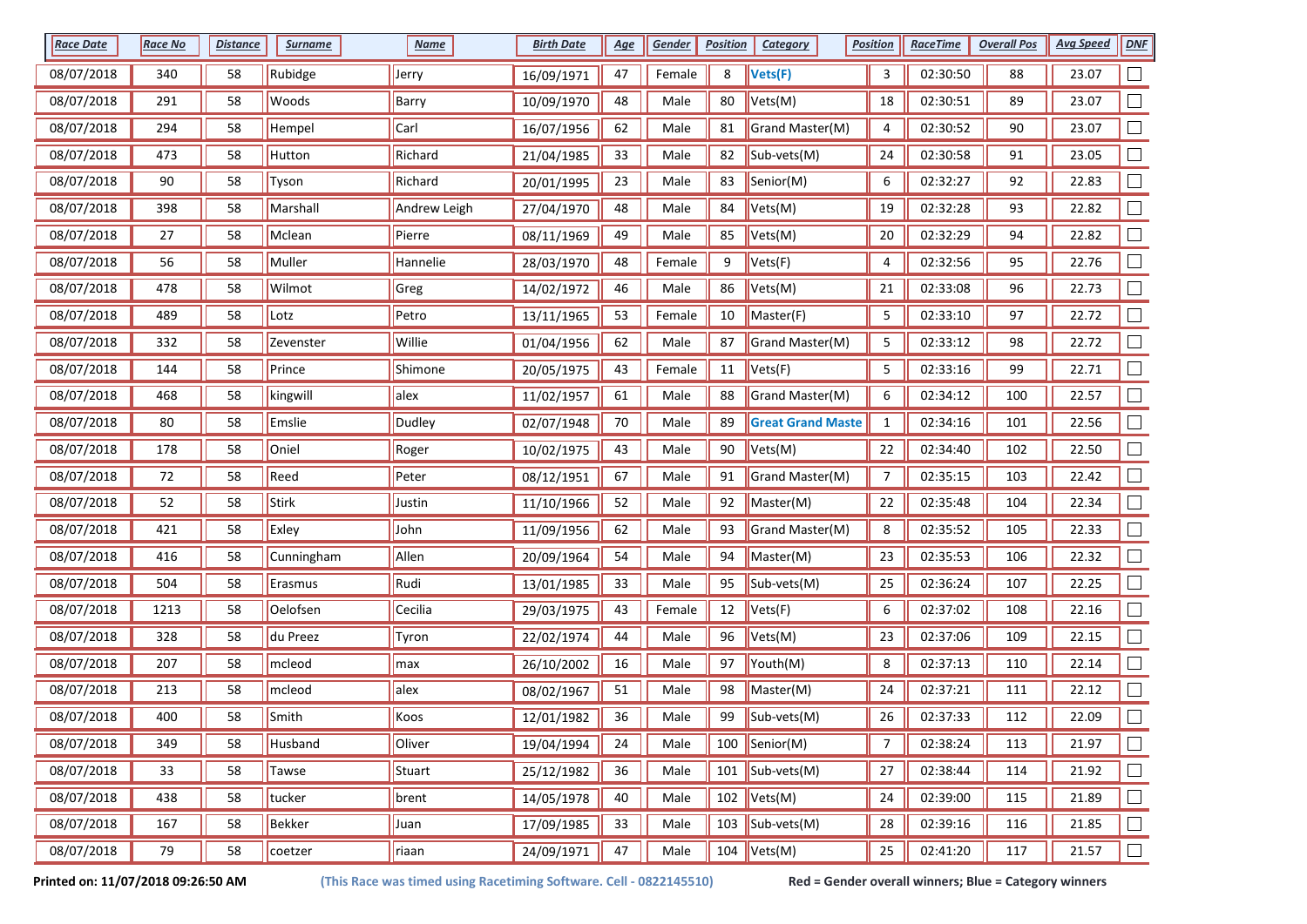| <b>Race Date</b> | <b>Race No</b> | <u>Distance</u> | <b>Surname</b>  | <b>Name</b>  | <b>Birth Date</b> | <u>Age</u> | Gender | <b>Position</b> | <b>Category</b>                 | <b>Position</b> | <b>RaceTime</b> | <b>Overall Pos</b> | <b>Avg Speed</b> | <b>DNF</b> |
|------------------|----------------|-----------------|-----------------|--------------|-------------------|------------|--------|-----------------|---------------------------------|-----------------|-----------------|--------------------|------------------|------------|
| 08/07/2018       | 434            | 58              | <b>BLIGNAUT</b> | <b>NOLAN</b> | 22/11/1985        | 33         | Male   | 105             | Sub-vets(M)                     | 29              | 02:41:56        | 118                | 21.49            |            |
| 08/07/2018       | 202            | 58              | Olivier         | Mervin       | 25/12/1969        | 49         | Male   | 106             | $\blacktriangleright$ Vets(M)   | 26              | 02:42:04        | 119                | 21.47            |            |
| 08/07/2018       | 1202           | 58              | Venter          | Wimpie       | 21/01/1977        | 41         | Male   | 106             | Vets(M)                         | 26              | 02:42:04        | 119                | 21.47            |            |
| 08/07/2018       | 201            | 58              | Olivier         | Connor       | 16/08/2001        | 17         | Male   | 108             | Junior(M)                       | 5               | 02:42:08        | 121                | 21.46            |            |
| 08/07/2018       | 527            | 58              | Cox             | Dylan        | 15/07/1984        | 34         | Male   | 109             | Sub-vets(M)                     | $30\,$          | 02:42:15        | 122                | 21.45            |            |
| 08/07/2018       | 491            | 58              | Woodroffe       | Bryan        | 27/10/1994        | 24         | Male   | 110             | Senior(M)                       | 8               | 02:42:17        | 123                | 21.44            | $\Box$     |
| 08/07/2018       | 307            | 58              | Stewart         | Andrew       | 28/08/1968        | $50\,$     | Male   | 111             | Master(M)                       | 25              | 02:42:22        | 124                | 21.43            |            |
| 08/07/2018       | 29             | 58              | Kriel           | Fanie        | 27/05/1967        | 51         | Male   | 112             | Master(M)                       | 26              | 02:42:31        | 125                | 21.41            |            |
| 08/07/2018       | 487            | 58              | Evans           | Andre        | 01/09/1971        | 47         | Male   | 113             | Vets(M)                         | 28              | 02:42:34        | 126                | 21.41            |            |
| 08/07/2018       | 488            | 58              | Lotz            | Joubert      | 29/05/1964        | 54         | Male   | 114             | Master(M)                       | 27              | 02:42:35        | 127                | 21.40            |            |
| 08/07/2018       | 73             | 58              | Albrightson     | Nich         | 02/01/1952        | 66         | Male   |                 | 115 Grand Master(M)             | 9               | 02:43:12        | 128                | 21.32            |            |
| 08/07/2018       | 476            | 58              | Johnson         | Bruce        | 01/10/1963        | 55         | Male   |                 | 116   Master(M)                 | 28              | 02:43:14        | 129                | 21.32            |            |
| 08/07/2018       | 405            | 58              | Perks           | George       | 01/10/1980        | 38         | Male   | 117             | $\vert$ Sub-vets(M)             | 31              | 02:43:15        | 130                | 21.32            |            |
| 08/07/2018       | 21             | 58              | Cruickshank     | Dwayne       | 28/12/1984        | 34         | Male   | 118             | Sub-vets(M)                     | 32              | 02:43:34        | 131                | 21.28            |            |
| 08/07/2018       | 428            | 58              | Jackelman       | James        | 12/09/1960        | 58         | Male   | 119             | Master(M)                       | 29              | 02:43:59        | 132                | 21.22            |            |
| 08/07/2018       | 456            | 58              | Ferreira        | Stefan       | 06/08/1981        | 37         | Male   | 120             | Sub-vets(M)                     | 33              | 02:44:02        | 133                | 21.22            |            |
| 08/07/2018       | 204            | 58              | Kallaway        | Alan         | 25/03/1974        | 44         | Male   | 121             | Vets(M)                         | 29              | 02:44:42        | 134                | 21.13            |            |
| 08/07/2018       | 75             | 58              | Curry           | Kerry        | 14/12/1971        | 47         | Female | 13              | Vets(F)                         | 7               | 02:44:45        | 135                | 21.12            |            |
| 08/07/2018       | 1313           | 58              | Faber           | Franzo       | 14/12/1977        | 41         | Male   | 122             | Vets(M)                         | 30              | 02:44:56        | 136                | 21.10            |            |
| 08/07/2018       | 184            | 58              | Sheard          | Dean         | 05/11/1963        | 55         | Male   |                 | 123   Master(M)                 | 30              | 02:45:49        | 137                | 20.99            |            |
| 08/07/2018       | 444            | 58              | Flatau          | Colin        | 16/03/1958        | 60         | Male   | 124             | Grand Master(M)                 | 10              | 02:46:04        | 138                | 20.96            |            |
| 08/07/2018       | 445            | 58              | Matthews        | Rob          | 02/03/1951        | 67         | Male   | 125             | Grand Master(M)                 | 11              | 02:46:05        | 139                | 20.95            |            |
| 08/07/2018       | 63             | 58              | Bessinger       | Brendan      | 24/01/1977        | 41         | Male   | 126             | Vets(M)                         | 31              | 02:46:16        | 140                | 20.93            | $\Box$     |
| 08/07/2018       | 406            | 58              | Webber          | Martin       | 05/08/1975        | 43         | Male   | 127             | Vets(M)                         | 32              | 02:46:23        | 141                | 20.92            |            |
| 08/07/2018       | 92             | 58              | Nisbet          | Gary         | 30/03/1959        | 59         | Male   | 128             | Master(M)                       | 31              | 02:46:42        | 142                | 20.88            |            |
| 08/07/2018       | 91             | 58              | Flanegan        | Rowen        | 09/09/1980        | 38         | Male   |                 | 129 $\sqrt{\text{Sub-vets(M)}}$ | 34              | 02:46:45        | 143                | 20.87            |            |
| 08/07/2018       | 467            | 58              | timms           | david        | 06/02/1965        | 53         | Male   |                 | 130 Master(M)                   | 32              | 02:47:32        | 144                | 20.77            | $\Box$     |
| 08/07/2018       | 58             | 58              | Houghting       | Ronald       | 31/10/1969        | 49         | Male   |                 | 131 $Vets(M)$                   | 33              | 02:47:38        | 145                | 20.76            | $\Box$     |
| 08/07/2018       | 69             | 58              | Mclean          | Denise       | 13/06/1965        | 53         | Female | 14              | Master(F)                       | 6               | 02:48:07        | 146                | 20.70            | $\Box$     |
| 08/07/2018       | 318            | 58              | <b>F</b> HILL   | DEREK        | 10/09/1956        | 62         | Male   |                 | 132 Grand Master(M)             | 12              | 02:48:54        | 147                | 20.60            | $\Box$     |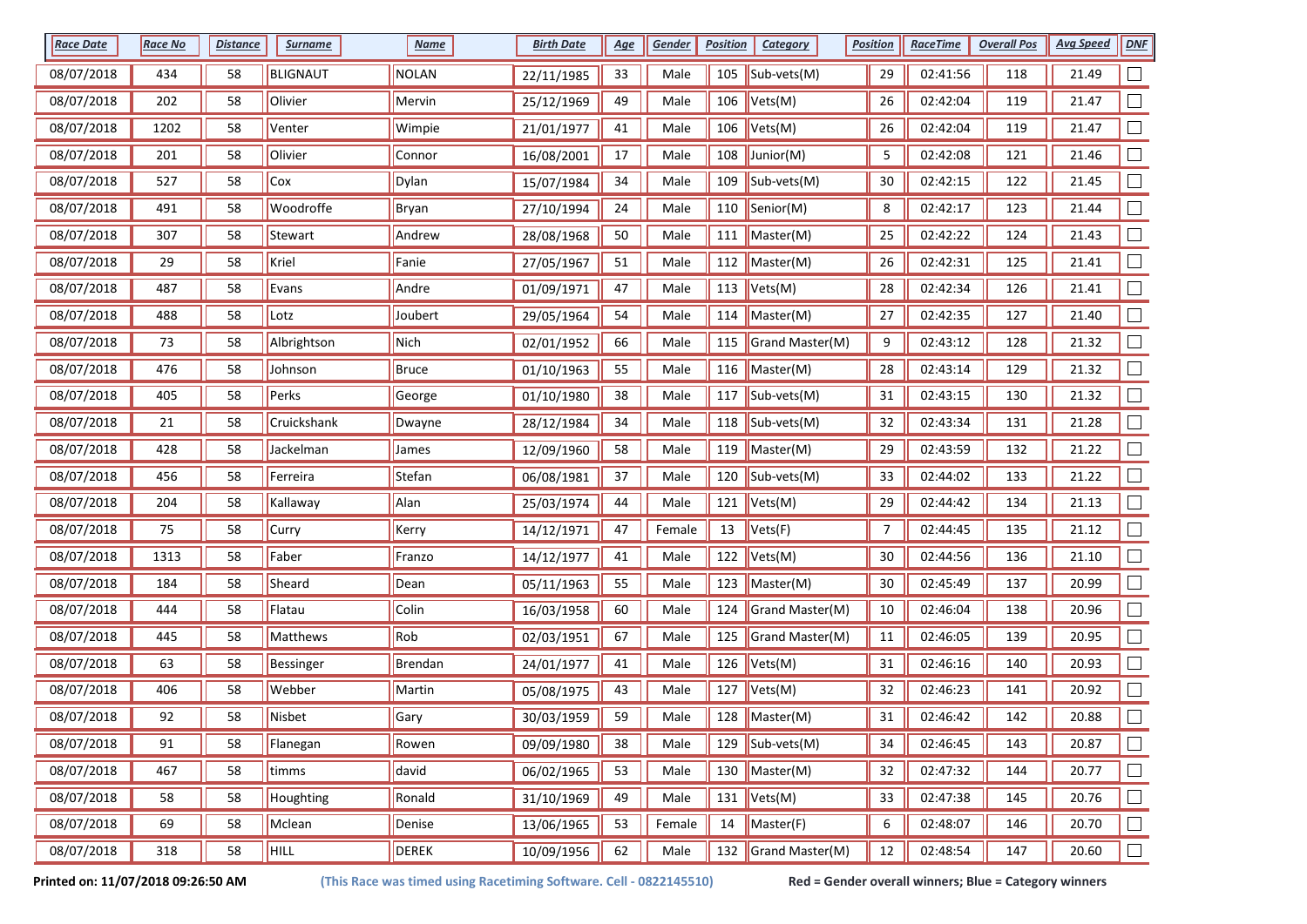| <b>Race Date</b> | <b>Race No</b> | <b>Distance</b> | <b>Surname</b>  | <b>Name</b>   | <b>Birth Date</b> | <u>Age</u> | Gender | <b>Position</b> | Category                | <b>Position</b> | <b>RaceTime</b> | <b>Overall Pos</b> | <b>Avg Speed</b> | <b>DNF</b> |
|------------------|----------------|-----------------|-----------------|---------------|-------------------|------------|--------|-----------------|-------------------------|-----------------|-----------------|--------------------|------------------|------------|
| 08/07/2018       | 407            | 58              | Matthews        | Lisa          | 15/08/1990        | 28         | Female | 15              | Senior(F)               | 1               | 02:49:08        | 148                | 20.58            |            |
| 08/07/2018       | 502            | 58              | Matthews        | Carl          | 18/10/1958        | 60         | Male   | 133             | Grand Master(M)         | 13              | 02:49:10        | 149                | 20.57            |            |
| 08/07/2018       | 408            | 58              | Burger          | Rudi          | 21/05/1990        | 28         | Male   | 134             | Senior(M)               | 9               | 02:49:12        | 150                | 20.57            |            |
| 08/07/2018       | 87             | 58              | Grobler         | Jacobus       | 05/10/1976        | 42         | Male   | 135             | Vets(M)                 | 34              | 02:49:39        | 151                | 20.51            |            |
| 08/07/2018       | 431            | 58              | Brown           | <b>Chris</b>  | 03/06/1956        | 62         | Male   | 136             | Grand Master(M)         | 14              | 02:49:45        | 152                | 20.50            |            |
| 08/07/2018       | 433            | 58              | <b>BLIGNAUT</b> | ROWEN         | 11/11/1980        | 38         | Male   | 137             | $\parallel$ Sub-vets(M) | 35              | 02:49:51        | 153                | 20.49            |            |
| 08/07/2018       | 223            | 58              | Thomas          | Michael       | 21/10/1999        | 19         | Male   | 138             | Senior(M)               | 10              | 02:50:38        | 154                | 20.39            | $\Box$     |
| 08/07/2018       | 231            | 58              | Knight          | Sean          | 11/02/1994        | 24         | Male   | 139             | Senior(M)               | $11\,$          | 02:50:40        | 155                | 20.39            |            |
| 08/07/2018       | 1349           | 58              | Whittal         | lan           | 19/03/1974        | 44         | Male   | 140             | Vets(M)                 | 35              | 02:50:56        | 156                | 20.36            |            |
| 08/07/2018       | 511            | 58              | Van Eeden       | Christo       | 04/01/1994        | 24         | Male   | 141             | Senior(M)               | 12              | 02:51:30        | 157                | 20.29            |            |
| 08/07/2018       | 512            | 58              | Van Eeden       | Lodewickus    | 02/02/1970        | 48         | Male   |                 | 142 $ Vets(M) $         | 36              | 02:51:32        | 158                | 20.29            |            |
| 08/07/2018       | 97             | 58              | Roux            | Colin         | 03/08/1980        | 38         | Male   | 143             | Sub-vets(M)             | 36              | 02:51:58        | 159                | 20.24            |            |
| 08/07/2018       | 397            | 58              | Turner          | David         | 07/10/1964        | 54         | Male   |                 | 144   Master(M)         | 33              | 02:52:28        | 160                | 20.18            |            |
| 08/07/2018       | 55             | 58              | Robson          | Jacques       | 24/04/1964        | 54         | Male   | 145             | Master(M)               | 34              | 02:52:39        | 161                | 20.16            |            |
| 08/07/2018       | 334            | 58              | Pettitt         | Juannette     | 26/10/1973        | 45         | Female | 16              | Vets(F)                 | 8               | 02:52:48        | 162                | 20.14            | П          |
| 08/07/2018       | 460            | 58              | POWELL          | RICHARD       | 13/11/1971        | 47         | Male   | 146             | Vets(M)                 | 37              | 02:52:51        | 163                | 20.13            |            |
| 08/07/2018       | 459            | 58              | Powell          | Brendon       | 15/10/2001        | 17         | Male   | 147             | Junior(M)               | 6               | 02:52:55        | 164                | 20.13            |            |
| 08/07/2018       | 507            | 58              | <b>ERASMUS</b>  | <b>MARIUS</b> | 01/12/1969        | 49         | Male   | 148             | Vets(M)                 | 38              | 02:53:15        | 165                | 20.09            |            |
| 08/07/2018       | 508            | 58              | ERASMUS         | <b>TIAN</b>   | 07/05/2002        | 16         | Male   | 149             | Youth(M)                | 9               | 02:53:17        | 166                | 20.08            |            |
| 08/07/2018       | 506            | 58              | Maiola          | Angela        | 20/10/1976        | 42         | Female | 17              | Vets(F)                 | 9               | 02:53:43        | 167                | 20.03            |            |
| 08/07/2018       | 30             | 58              | Schoonbee       | Chris         | 18/02/1991        | 27         | Male   | 150             | Senior(M)               | 13              | 02:54:27        | 168                | 19.95            |            |
| 08/07/2018       | 86             | 58              | Schoonbee       | Gideon        | 21/12/1958        | 60         | Male   | 151             | Grand Master(M)         | 15              | 02:54:29        | 169                | 19.94            |            |
| 08/07/2018       | 509            | 58              | Berg            | Zhandrey      | 30/04/1995        | 23         | Male   | 152             | Senior(M)               | 14              | 02:55:01        | 170                | 19.88            | $\Box$     |
| 08/07/2018       | 466            | 58              | Mbeki           | Xolani        | 01/11/1981        | 37         | Male   | 153             | Sub-vets(M)             | 37              | 02:55:03        | 171                | 19.88            |            |
| 08/07/2018       | 290            | 58              | Ferreira        | Warren        | 28/02/1980        | 38         | Male   |                 | 154 $\vert$ Sub-vets(M) | 38              | 02:55:26        | 172                | 19.84            |            |
| 08/07/2018       | 516            | 58              | polley          | brandon       | 30/11/1962        | 56         | Male   |                 | 155 $M$ Master(M)       | 35              | 02:55:37        | 173                | 19.82            |            |
| 08/07/2018       | 333            | 58              | Heasley         | Sue           | 10/07/1956        | 62         | Male   |                 | 156 Grand Master(M)     | 16              | 02:55:39        | 174                | 19.81            | $\Box$     |
| 08/07/2018       | 515            | 58              | polley          | gillian       | 10/02/1965        | 53         | Female | 18              | Master(F)               | $\overline{7}$  | 02:55:41        | 175                | 19.81            | $\Box$     |
| 08/07/2018       | 336            | 58              | Rainier         | Rob           | 04/08/1961        | 57         | Male   |                 | 157   Master(M)         | 36              | 02:55:56        | 176                | 19.78            | $\Box$     |
| 08/07/2018       | 311            | 58              | Taylor          | Guy           | 28/09/1959        | 59         | Male   |                 | 158 Master(M)           | 37              | 02:56:27        | 177                | 19.72            | $\Box$     |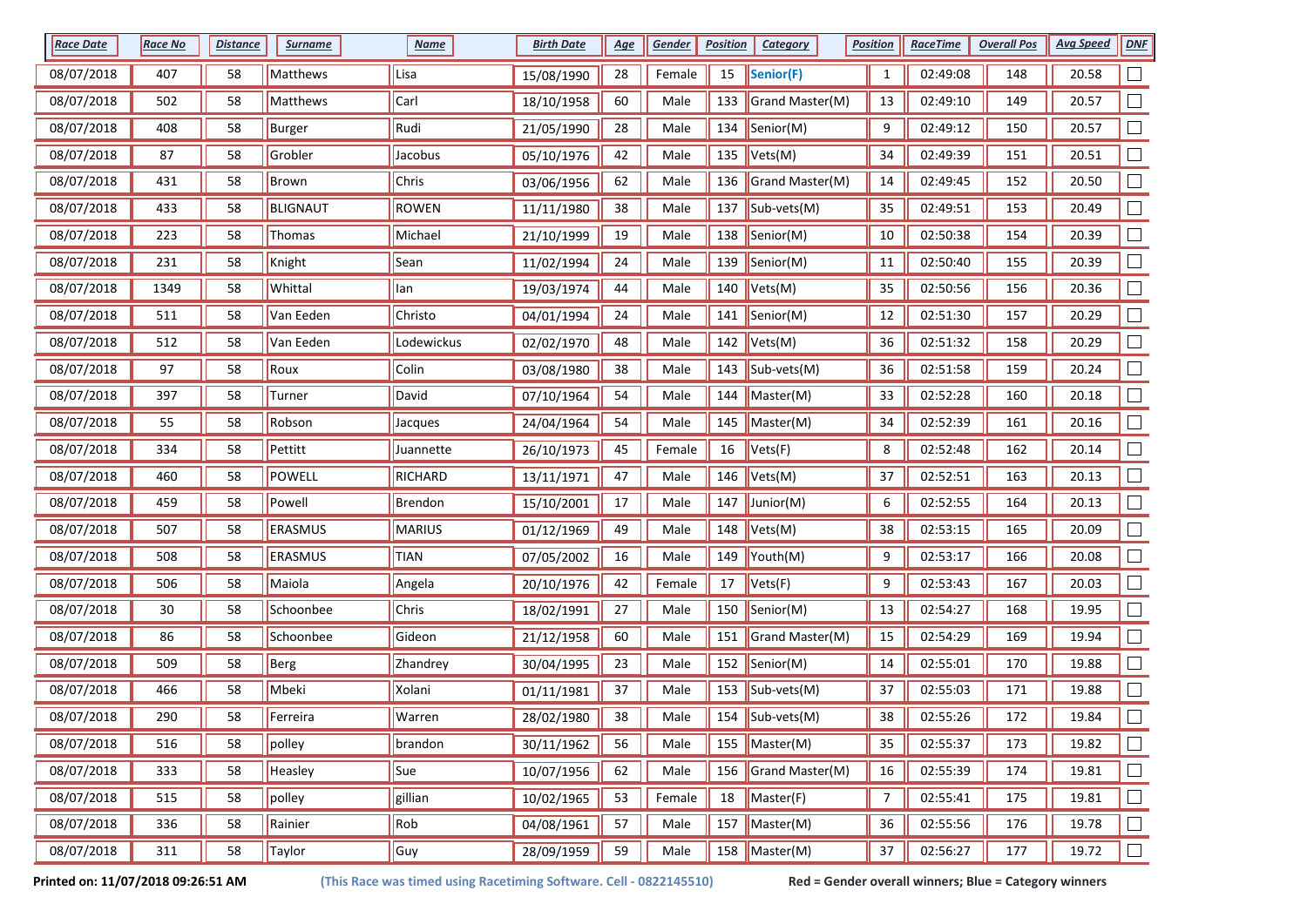| <b>Race Date</b> | <b>Race No</b> | <u>Distance</u> | <b>Surname</b> | <b>Name</b>         | <b>Birth Date</b> | <u>Age</u> | Gender | <b>Position</b> | <b>Category</b>                 | <b>Position</b> | <b>RaceTime</b> | <b>Overall Pos</b> | <b>Avg Speed</b> | <b>DNF</b> |
|------------------|----------------|-----------------|----------------|---------------------|-------------------|------------|--------|-----------------|---------------------------------|-----------------|-----------------|--------------------|------------------|------------|
| 08/07/2018       | 414            | 58              | Campbell       | Kevin               | 10/04/1969        | 49         | Male   | 159             | Vets(M)                         | 39              | 02:56:31        | 178                | 19.71            |            |
| 08/07/2018       | 415            | 58              | De Wet         | Louwrens            | 25/08/1977        | 41         | Male   | 160             | Vets(M)                         | 40              | 02:56:33        | 179                | 19.71            |            |
| 08/07/2018       | 412            | 58              | Day            | Brendan             | 23/06/1973        | 45         | Male   | 160             | Vets(M)                         | 40              | 02:56:33        | 179                | 19.71            |            |
| 08/07/2018       | 330            | 58              | Cloete         | Dawie               | 28/04/1971        | 47         | Male   | 162             | Vets(M)                         | 42              | 02:56:35        | 181                | 19.71            |            |
| 08/07/2018       | 501            | 58              | Von Gordon     | ROXY                | 26/03/1987        | 31         | Female | 19              | Sub-vets(F)                     | $\overline{a}$  | 02:56:37        | 182                | 19.70            |            |
| 08/07/2018       | 413            | 58              | Quickie        | Barry               | 18/02/1979        | 39         | Male   | 163             | Sub-vets(M)                     | 39              | 02:56:38        | 183                | 19.70            | $\Box$     |
| 08/07/2018       | 1291           | 58              | Averbuch       | Dominicue           | 08/01/1981        | 37         | Male   | 164             | Sub-vets(M)                     | 40              | 02:57:22        | 184                | 19.62            |            |
| 08/07/2018       | 327            | 58              | Fouche         | Annamarie           | 16/12/1967        | 51         | Female | 20              | Master(F)                       | 8               | 02:57:29        | 185                | 19.61            |            |
| 08/07/2018       | 474            | 58              | Fourie         | Mynard              | 16/07/1959        | 59         | Male   | 165             | Master(M)                       | 38              | 02:57:32        | 186                | 19.60            |            |
| 08/07/2018       | 510            | 58              | Berg           | Marius              | 22/12/1967        | 51         | Male   | 166             | $M$ Master(M)                   | 39              | 02:57:34        | 187                | 19.60            |            |
| 08/07/2018       | 304            | 58              | Sonnekus       | Adri                | 30/04/1986        | 32         | Female | 21              | Sub-vets(F)                     | 3               | 02:57:35        | 188                | 19.60            |            |
| 08/07/2018       | 82             | 58              | Cartwright     | Oliver              | 03/11/1947        | 71         | Male   | 167             | <b>Great Grand Maste</b>        | 2               | 02:57:44        | 189                | 19.58            |            |
| 08/07/2018       | 461            | 58              | Bonthuys       | Eugene              | 27/10/1983        | 35         | Male   | 168             | Sub-vets(M)                     | 41              | 02:58:47        | 190                | 19.46            |            |
| 08/07/2018       | 54             | 58              | Gerber         | Shuaan              | 13/03/1983        | 35         | Male   | 169             | Sub-vets(M)                     | 42              | 02:58:48        | 191                | 19.46            |            |
| 08/07/2018       | 1316           | 58              | Fouche         | Monrico             | 22/05/1979        | 39         | Male   | 170             | Sub-vets(M)                     | 43              | 02:59:23        | 192                | 19.40            |            |
| 08/07/2018       | 325            | 58              | Gravett        | Wayne               | 20/06/1965        | 53         | Male   | 171             | Master(M)                       | 40              | 02:59:40        | 193                | 19.37            |            |
| 08/07/2018       | 74             | 58              | <b>Elfick</b>  | Robert              | 14/07/1968        | $50\,$     | Male   | 172             | Master(M)                       | 41              | 02:59:58        | 194                | 19.34            |            |
| 08/07/2018       | 477            | 58              | Johnson        | Ally                | 07/10/1965        | 53         | Female | 22              | Master(F)                       | 9               | 03:00:43        | 195                | 19.26            |            |
| 08/07/2018       | 344            | 58              | <b>Beukes</b>  | claude              | 04/10/1984        | 34         | Male   |                 | 173 $\vert$ Sub-vets(M)         | 44              | 03:00:53        | 196                | 19.24            |            |
| 08/07/2018       | 305            | 58              | Essam          | Nicholas            | 09/02/1962        | 56         | Male   |                 | 174    Master(M)                | 42              | 03:00:55        | 197                | 19.24            |            |
| 08/07/2018       | 470            | 58              | Whittington    | Rob                 | 19/08/1952        | 66         | Male   | 175             | Grand Master(M)                 | $17\,$          | 03:01:18        | 198                | 19.19            |            |
| 08/07/2018       | 469            | 58              | Warner         | Patrick             | 29/05/1967        | 51         | Male   | 176             | Master(M)                       | 43              | 03:01:20        | 199                | 19.19            |            |
| 08/07/2018       | 485            | 58              | Van Gent       | Susan               | 05/08/1977        | 41         | Female | 23              | Vets(F)                         | 10              | 03:01:22        | 200                | 19.19            | $\Box$     |
| 08/07/2018       | 484            | 58              | Van Gent       | Charlie             | 27/06/1975        | 43         | Male   | 177             | Vets(M)                         | 43              | 03:01:23        | 201                | 19.19            |            |
| 08/07/2018       | 329            | 58              | <b>Bruyns</b>  | Lana                | 22/03/1968        | 50         | Female | 24              | Master(F)                       | $10\,$          | 03:01:24        | 202                | 19.18            |            |
| 08/07/2018       | 427            | 58              | Manthe         | Steven              | 08/01/1963        | 55         | Male   |                 | 178 Master(M)                   | 44              | 03:02:11        | 203                | 19.10            | $\Box$     |
| 08/07/2018       | 429            | 58              | Friend         | Roscoe              | 04/10/1984        | 34         | Male   |                 | 179 $ Sub-vest(M) $             | 45              | 03:02:45        | 204                | 19.04            | $\Box$     |
| 08/07/2018       | 347            | 58              | Smith          | Stephen             | 26/12/1980        | 38         | Male   |                 | 180 $\sqrt{\text{Sub-vets(M)}}$ | 46              | 03:03:18        | 205                | 18.99            |            |
| 08/07/2018       | 64             | 58              | Benade         | Kevin               | 03/09/1968        | 50         | Male   |                 | 181   Master(M)                 | 45              | 03:03:28        | 206                | 18.97            | $\Box$     |
| 08/07/2018       | 95             | 58              | FOX            | <b>NEIL RICHARD</b> | 25/12/1953        | 65         | Male   |                 | 182 Grand Master(M)             | 18              | 03:03:42        | 207                | 18.94            | $\Box$     |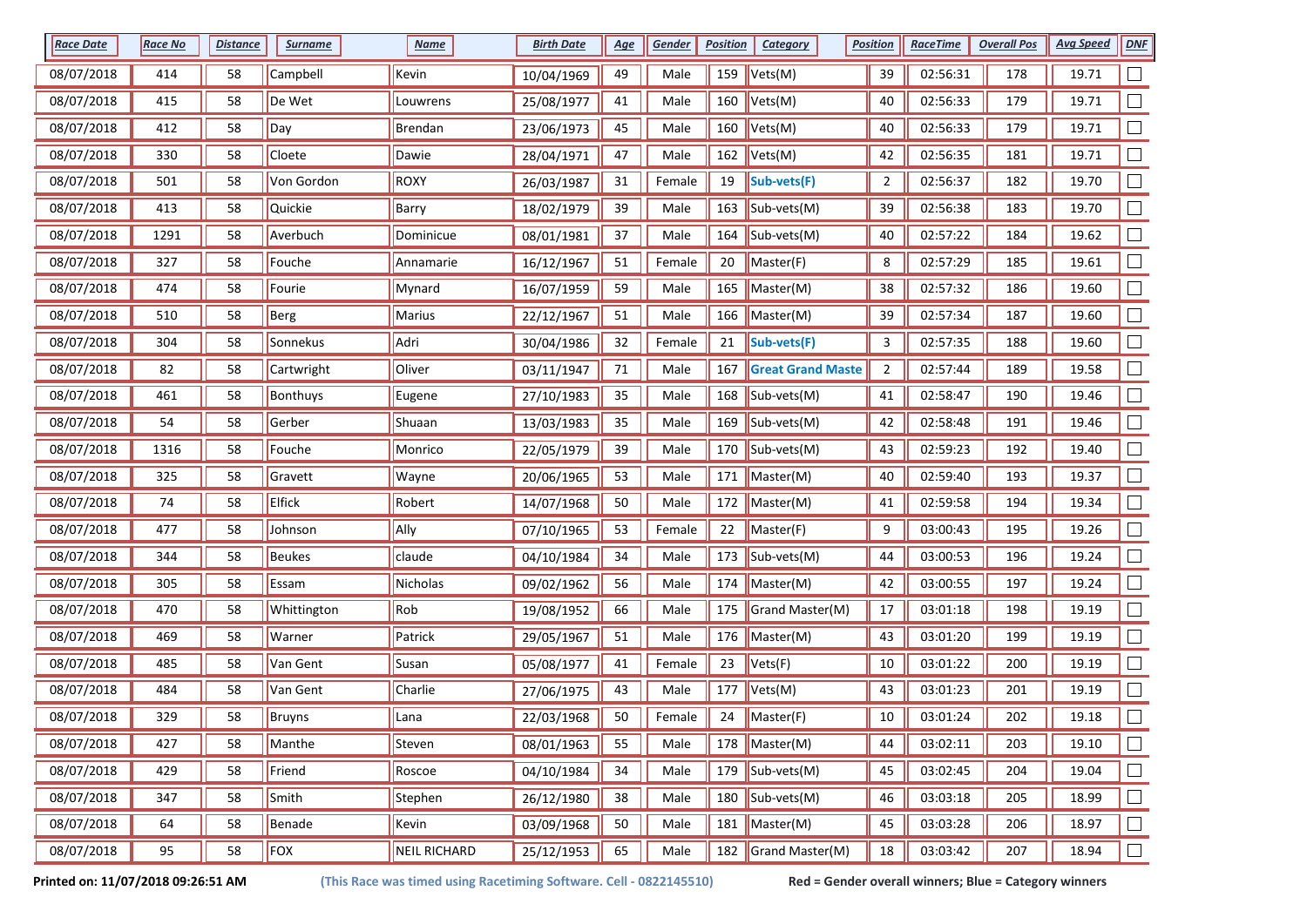| <b>Race Date</b> | <b>Race No</b> | <u>Distance</u> | <b>Surname</b>  | <b>Name</b>  | <b>Birth Date</b> | <u>Age</u> | Gender | <b>Position</b> | <b>Category</b>                 | <b>Position</b> | <b>RaceTime</b> | <b>Overall Pos</b> | <b>Avg Speed</b> | <b>DNF</b>               |
|------------------|----------------|-----------------|-----------------|--------------|-------------------|------------|--------|-----------------|---------------------------------|-----------------|-----------------|--------------------|------------------|--------------------------|
| 08/07/2018       | 88             | 58              | Schoonbee       | Simone       | 15/02/2001        | 17         | Female | 25              | Junior(F)                       | $\mathbf{1}$    | 03:04:58        | 208                | 18.81            |                          |
| 08/07/2018       | 443            | 58              | coetrzee        | louis        | 27/01/1959        | 59         | Male   | 183             | Master(M)                       | 46              | 03:06:21        | 209                | 18.67            |                          |
| 08/07/2018       | 314            | 58              | MESK            | PETER        | 30/03/1958        | 60         | Male   | 184             | Grand Master(M)                 | 19              | 03:06:43        | 210                | 18.64            |                          |
| 08/07/2018       | 1207           | 58              | Oxenham         | Hugh         | 11/12/1981        | 37         | Male   | 185             | Sub-vets(M)                     | 47              | 03:06:47        | 211                | 18.63            |                          |
| 08/07/2018       | 1223           | 58              | Ward-Able       | Gavin        | 08/10/1981        | 37         | Male   | 186             | Sub-vets(M)                     | 48              | 03:06:49        | 212                | 18.63            |                          |
| 08/07/2018       | 99             | 58              | <b>Trappler</b> | Shaun        | 13/08/1979        | 39         | Male   | 187             | Sub-vets(M)                     | 49              | 03:06:50        | 213                | 18.63            | $\Box$                   |
| 08/07/2018       | 335            | 58              | Rumbelow        | Evan         | 09/01/1970        | 48         | Male   | 188             | Vets(M)                         | 44              | 03:06:52        | 214                | 18.62            |                          |
| 08/07/2018       | 440            | 58              | Hurford         | Rose-Marie   | 17/10/1989        | 29         | Female | 26              | Senior(F)                       | $\overline{2}$  | 03:07:00        | 215                | 18.61            |                          |
| 08/07/2018       | 93             | 58              | Alfers          | Joe          | 03/08/1949        | 69         | Male   | 189             | Grand Master(M)                 | $20\,$          | 03:07:37        | 216                | 18.55            |                          |
| 08/07/2018       | 77             | 58              | Shaw            | Gregory      | 28/04/1981        | 37         | Male   | 190             | Sub-vets(M)                     | 50              | 03:08:22        | 217                | 18.47            |                          |
| 08/07/2018       | 78             | 58              | Shaw            | Alan         | 26/11/1953        | 65         | Male   | 191             | Grand Master(M)                 | 21              | 03:08:25        | 218                | 18.47            |                          |
| 08/07/2018       | 396            | 58              | Van Wyk         | <b>Braam</b> | 23/05/1997        | 21         | Male   | 192             | Senior(M)                       | 15              | 03:08:57        | 219                | 18.42            |                          |
| 08/07/2018       | 1345           | 58              | Maritz          | Pieter       | 27/12/1977        | 41         | Male   | 193             | Vets(M)                         | 45              | 03:09:23        | 220                | 18.38            |                          |
| 08/07/2018       | 503            | 58              | Swanepoel       | Shane        | 02/02/1982        | 36         | Male   | 194             | Sub-vets(M)                     | 51              | 03:10:18        | 221                | 18.29            |                          |
| 08/07/2018       | 306            | 58              | Steyn           | Pieter       | 27/11/1958        | 60         | Male   | 195             | Grand Master(M)                 | 22              | 03:10:33        | 222                | 18.26            |                          |
| 08/07/2018       | 481            | 58              | Van der Merwe   | Ansie        | 22/07/1972        | 46         | Female | 27              | Vets(F)                         | 11              | 03:11:32        | 223                | 18.17            |                          |
| 08/07/2018       | 480            | 58              | Van Der Merwe   | $\Vert$ IP   | 02/06/2002        | 16         | Male   | 196             | Youth(M)                        | $10\,$          | 03:11:33        | 224                | 18.17            |                          |
| 08/07/2018       | 84             | 58              | Schoonbee       | Johlene      | 24/02/1978        | 40         | Female | 28              | Vets(F)                         | 12              | 03:11:38        | 225                | 18.16            |                          |
| 08/07/2018       | 89             | 58              | Schoonbee       | Ezra         | 30/08/1968        | 50         | Male   | 197             | $M$ Master(M)                   | 47              | 03:11:41        | 226                | 18.15            |                          |
| 08/07/2018       | 436            | 58              | Wolmarans       | Marius       | 28/06/1957        | 61         | Male   | 198             | Grand Master(M)                 | 23              | 03:12:26        | 227                | 18.08            |                          |
| 08/07/2018       | 331            | 58              | Basson          | Desmond      | 11/04/1976        | 42         | Male   | 199             | Vets(M)                         | 46              | 03:12:27        | 228                | 18.08            |                          |
| 08/07/2018       | 430            | 58              | Haw             | Lawrence     | 22/03/1986        | 32         | Male   | 200             | Sub-vets(M)                     | 52              | 03:13:08        | 229                | 18.02            |                          |
| 08/07/2018       | 441            | 58              | Greeff          | Gerald       | 10/11/1969        | 49         | Male   | 201             | Vets(M)                         | 47              | 03:13:24        | 230                | 17.99            | $\Box$                   |
| 08/07/2018       | 312            | 58              | King            | Dale         | 11/02/1962        | 56         | Male   | 202             | Master(M)                       | 48              | 03:13:50        | 231                | 17.95            |                          |
| 08/07/2018       | 449            | 58              | Odendaal        | Andre        | 18/06/1949        | 69         | Male   | 203             | Grand Master(M)                 | 24              | 03:14:11        | 232                | 17.92            |                          |
| 08/07/2018       | 505            | 58              | Greyling        | Louise       | 20/06/1965        | 53         | Female | 29              | Master(F)                       | 11              | 03:14:33        | 233                | 17.89            |                          |
| 08/07/2018       | 410            | 58              | Sholto-Douglas  | Graeme       | 07/07/1961        | 57         | Male   | 204             | Master(M)                       | 49              | 03:14:47        | 234                | 17.87            | $\overline{\phantom{a}}$ |
| 08/07/2018       | 426            | 58              | SMITH           | NORMAN       | 18/06/1955        | 63         | Male   |                 | 205 Grand Master(M)             | 25              | 03:14:49        | 235                | 17.86            | $\Box$                   |
| 08/07/2018       | 326            | 58              | Maree           | Lorraine     | 21/11/1977        | 41         | Female | 30              | Vets(F)                         | 13              | 03:14:50        | 236                | 17.86            |                          |
| 08/07/2018       | 302            | 58              | oosthuizen      | barend       | 21/02/1979        | 39         | Male   |                 | 206 $\sqrt{\text{Sub-vets(M)}}$ | 53              | 03:14:52        | 237                | 17.86            | $\Box$                   |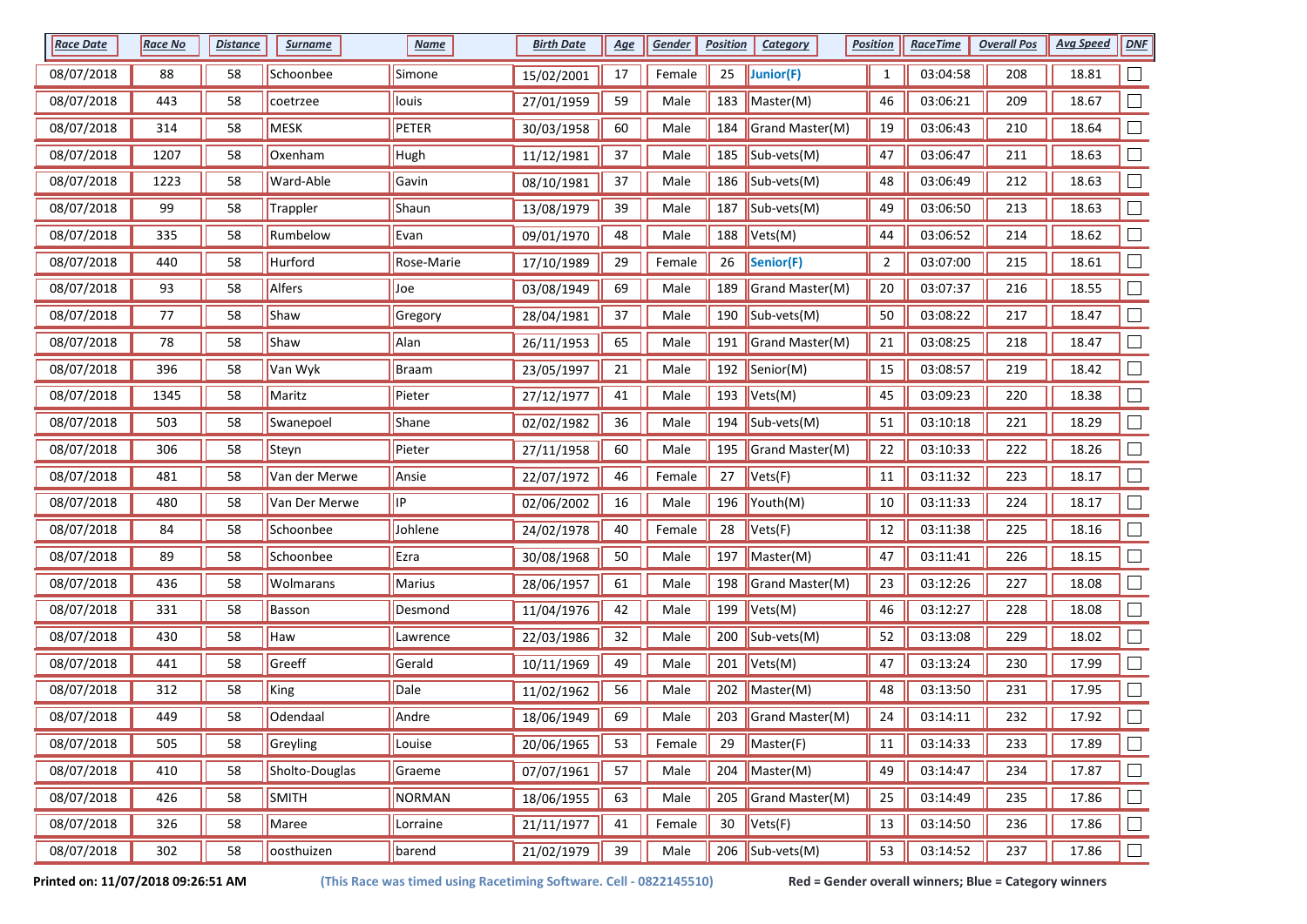| <b>Race Date</b> | <b>Race No</b> | <b>Distance</b> | <b>Surname</b>   | <b>Name</b>   | <b>Birth Date</b> | <u>Age</u> | Gender | <b>Position</b> | Category                 | <b>Position</b> | <b>RaceTime</b> | <b>Overall Pos</b> | <b>Avg Speed</b> | <b>DNF</b>                  |
|------------------|----------------|-----------------|------------------|---------------|-------------------|------------|--------|-----------------|--------------------------|-----------------|-----------------|--------------------|------------------|-----------------------------|
| 08/07/2018       | 310            | 58              | Histed           | Bruce         | 03/10/1964        | 54         | Male   | 207             | Master(M)                | $50\,$          | 03:16:37        | 238                | 17.70            |                             |
| 08/07/2018       | 308            | 58              | <b>Butcher</b>   | Andrew        | 01/10/1966        | 52         | Male   | 208             | Master(M)                | 51              | 03:16:39        | 239                | 17.70            |                             |
| 08/07/2018       | 309            | 58              | Wood             | Stuart        | 14/03/1964        | 54         | Male   | 209             | Master(M)                | 52              | 03:16:40        | 240                | 17.69            |                             |
| 08/07/2018       | 471            | 58              | Cash             | Carol-Anne    | 28/06/1970        | 48         | Female | 31              | Vets(F)                  | 14              | 03:16:42        | 241                | 17.69            |                             |
| 08/07/2018       | 417            | 58              | Ellingson        | Rob           | 01/04/1956        | 62         | Male   | 210             | Grand Master(M)          | 26              | 03:16:44        | 242                | 17.69            |                             |
| 08/07/2018       | 479            | 58              | Martins          | Nuno          | 10/09/1978        | 40         | Male   | 211             | Vets(M)                  | 48              | 03:17:16        | 243                | 17.64            |                             |
| 08/07/2018       | 1201           | 58              | Stoman           | Jayson        | 11/11/1982        | 36         | Male   | 212             | Sub-vets(M)              | 54              | 03:17:51        | 244                | 17.59            |                             |
| 08/07/2018       | 303            | 58              | Sonnekus         | Emile         | 25/02/1981        | 37         | Male   | 213             | Sub-vets(M)              | 55              | 03:17:52        | 245                | 17.59            |                             |
| 08/07/2018       | 100            | 58              | Gibbons          | Pat           | 11/12/1973        | 45         | Male   | 214             | Vets(M)                  | 49              | 03:18:02        | 246                | 17.57            |                             |
| 08/07/2018       | 109            | 58              | Cloete           | Johannes      | 12/12/1976        | 42         | Male   | 215             | Vets(M)                  | 50              | 03:18:03        | 247                | 17.57            |                             |
| 08/07/2018       | 463            | 58              | Martin           | Craig         | 09/03/1972        | 46         | Male   | 216             | Vets(M)                  | 51              | 03:18:14        | 248                | 17.56            |                             |
| 08/07/2018       | 483            | 58              | Van Niekerk      | Esme          | 15/12/1970        | 48         | Female | 32              | Vets(F)                  | 15              | 03:18:41        | 249                | 17.52            |                             |
| 08/07/2018       | 465            | 58              | Dayimani         | Sizakele      | 04/03/1980        | 38         | Male   | 217             | Sub-vets(M)              | 56              | 03:18:42        | 250                | 17.51            |                             |
| 08/07/2018       | 420            | 58              | McLoughlin       | Kevin         | 09/02/1980        | 38         | Male   | 218             | Sub-vets(M)              | 57              | 03:19:04        | 251                | 17.48            |                             |
| 08/07/2018       | 76             | 58              | Gorham           | Cathy         | 19/01/1968        | 50         | Female | 33              | Master(F)                | 12              | 03:19:51        | 252                | 17.41            | П                           |
| 08/07/2018       | 70             | 58              | Joynt            | Zane          | 05/02/1972        | 46         | Male   | 219             | Vets(M)                  | 52              | 03:20:18        | 253                | 17.37            |                             |
| 08/07/2018       | 71             | 58              | Joynt            | Cary-Ann      | 12/06/1974        | 44         | Female | 34              | Vets(F)                  | 16              | 03:20:21        | 254                | 17.37            |                             |
| 08/07/2018       | 521            | 58              | Jopson           | Rebecca       | 29/09/1987        | 31         | Female | 35              | Sub-vets(F)              | 4               | 03:20:47        | 255                | 17.33            |                             |
| 08/07/2018       | 319            | 58              | <b>Ward Able</b> | Rod           | 04/10/1948        | 70         | Male   | 220             | <b>Great Grand Maste</b> | 3               | 03:20:50        | 256                | 17.33            |                             |
| 08/07/2018       | 320            | 58              | <b>Ward Able</b> | Ginge         | 19/06/1948        | $70\,$     | Female | 36              | <b>Great Grand Maste</b> | $\mathbf{1}$    | 03:20:51        | 257                | 17.33            |                             |
| 08/07/2018       | 338            | 58              | <b>BARNARD</b>   | <b>ROBBIE</b> | 01/05/1958        | 60         | Male   | 221             | Grand Master(M)          | 27              | 03:21:21        | 258                | 17.28            |                             |
| 08/07/2018       | 1317           | 58              | Harmse           | Dewald        | 25/02/1978        | 40         | Male   | 222             | Vets(M)                  | 53              | 03:22:00        | 259                | 17.23            |                             |
| 08/07/2018       | 500            | 58              | Rohroff          | Michelle      | 27/02/1986        | 32         | Female | 37              | Sub-vets(F)              | 5               | 03:22:24        | 260                | 17.19            | $\Box$                      |
| 08/07/2018       | 401            | 58              | Eckert           | Nicky         | 24/06/1981        | 37         | Male   | 223             | Sub-vets(M)              | 58              | 03:23:24        | 261                | 17.11            |                             |
| 08/07/2018       | 464            | 58              | Funde            | Wandile       | 03/10/1975        | 43         | Male   |                 | 224 $ Vets(M) $          | 54              | 03:25:13        | 262                | 16.96            |                             |
| 08/07/2018       | 482            | 58              | Van der Merwe    | Frans         | 11/09/1972        | 46         | Male   |                 | 225 $ Vets(M) $          | 55              | 03:25:28        | 263                | 16.94            |                             |
| 08/07/2018       | 450            | 58              | Lahner           | Dionne        | 14/11/1990        | 28         | Female | 38              | Senior(F)                | 3               | 03:25:55        | 264                | 16.90            | $\Box$                      |
| 08/07/2018       | 51             | 58              | Stirk            | Karen         | 16/01/1968        | $50\,$     | Female | 39              | Master(F)                | 13              | 03:26:24        | 265                | 16.86            | $\mathcal{L}_{\mathcal{A}}$ |
| 08/07/2018       | 526            | 58              | du Plessis       | Philip        | 31/03/1981        | 37         | Male   | 226             | Sub-vets(M)              | 59              | 03:27:27        | 266                | 16.78            | $\Box$                      |
| 08/07/2018       | 525            | 58              | du Plessis       | Christelle    | 14/06/1983        | 35         | Female | 40              | Sub-vets(F)              | 6               | 03:27:29        | 267                | 16.77            |                             |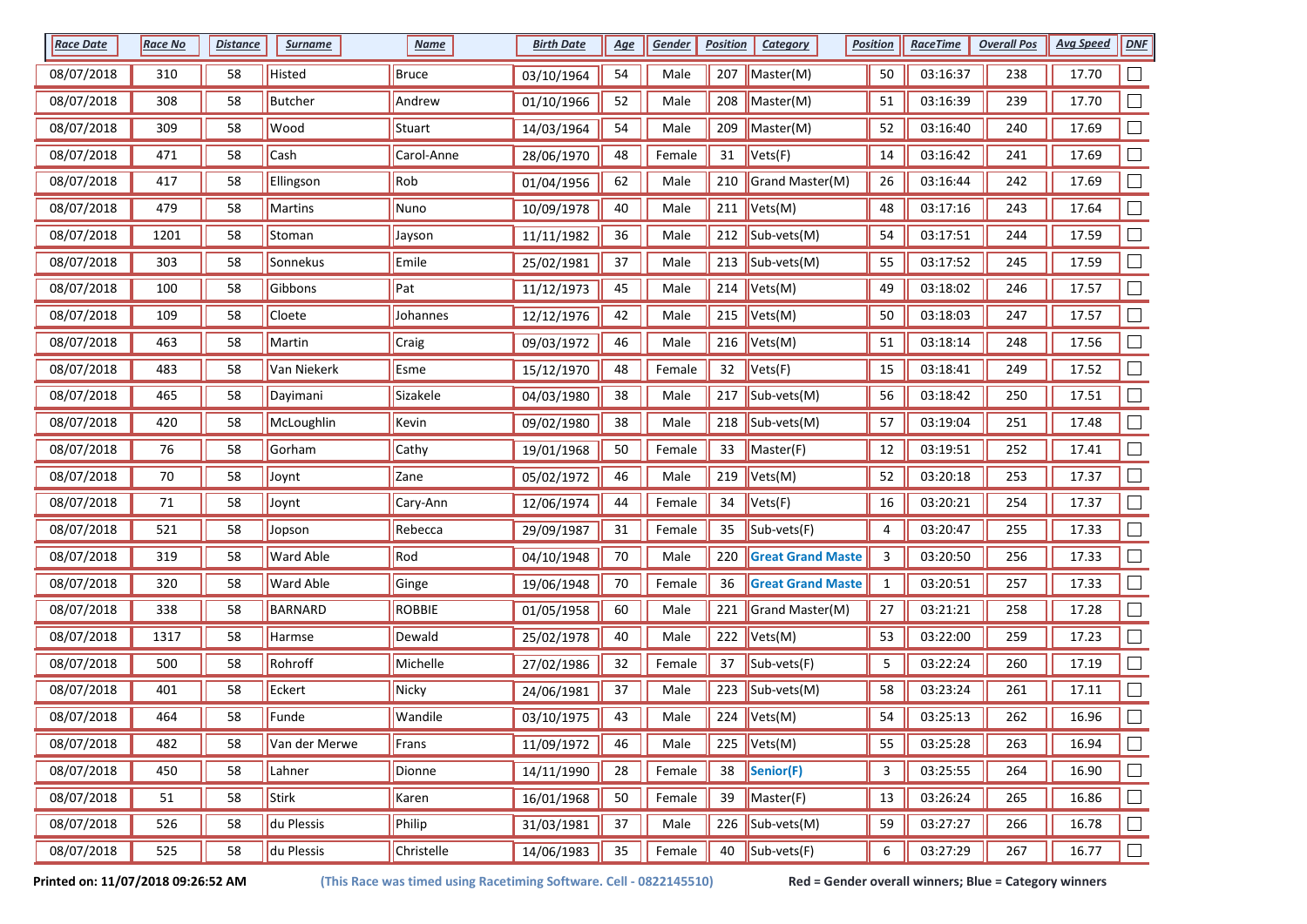| <b>Race Date</b> | <b>Race No</b> | <u>Distance</u> | <b>Surname</b>     | <b>Name</b>         | <b>Birth Date</b> | <u>Age</u> | Gender | <b>Position</b> | <b>Category</b> | <b>Position</b> | <b>RaceTime</b> | <b>Overall Pos</b> | <b>Avg Speed</b> | <b>DNF</b>               |
|------------------|----------------|-----------------|--------------------|---------------------|-------------------|------------|--------|-----------------|-----------------|-----------------|-----------------|--------------------|------------------|--------------------------|
| 08/07/2018       | 1204           | 58              | Pearse             | Catherine           | 21/07/1978        | 40         | Female | 41              | Vets(F)         | $17\,$          | 03:27:52        | 268                | 16.74            |                          |
| 08/07/2018       | 518            | 58              | Williams           | Layla-Jade          | 05/09/1975        | 43         | Female | 42              | Vets(F)         | 18              | 03:27:53        | 269                | 16.74            |                          |
| 08/07/2018       | 519            | 58              | Ricci              | Megan               | 09/05/1988        | 30         | Female | 43              | Sub-vets(F)     | 7               | 03:27:55        | 270                | 16.74            |                          |
| 08/07/2018       | 81             | 58              | Jackson            | <b>Tanya</b>        | 13/10/1978        | 40         | Female | 44              | Vets(F)         | 19              | 03:28:05        | 271                | 16.72            |                          |
| 08/07/2018       | 528            | 58              | <b>Briggs</b>      | Julie               | 13/07/1982        | 36         | Female | 45              | Sub-vets(F)     | 8               | 03:28:07        | 272                | 16.72            |                          |
| 08/07/2018       | 60             | 58              | Holmes             | Rina                | 22/07/1962        | 56         | Female | 46              | Master(F)       | 14              | 03:28:20        | 273                | 16.70            | $\Box$                   |
| 08/07/2018       | 111            | 58              | <b>BERRINGTON</b>  | ERIC                | 03/05/1991        | 27         | Male   | 227             | Senior(M)       | 16              | 03:29:38        | 274                | 16.60            |                          |
| 08/07/2018       | 442            | 58              | Coetzee            | Mark                | 13/01/1987        | 31         | Male   | 228             | Sub-vets(M)     | 60              | 03:30:01        | 275                | 16.57            |                          |
| 08/07/2018       | 300            | 58              | steyn              | riaan               | 18/01/1984        | 34         | Male   | 229             | Sub-vets(M)     | 61              | 03:30:16        | 276                | 16.55            |                          |
| 08/07/2018       | 1282           | 58              | Scheepers          | Jacques             | 23/05/1981        | 37         | Male   | 230             | Sub-vets(M)     | 62              | 03:30:17        | 277                | 16.55            |                          |
| 08/07/2018       | 57             | 58              | Van Rensburg       | Elizabeth           | 10/04/1965        | 53         | Female | 47              | Master(F)       | 15              | 03:32:32        | 278                | 16.37            |                          |
| 08/07/2018       | 395            | 58              | Thompson           | Benjamin            | 27/06/1964        | 54         | Male   | 231             | Master(M)       | 53              | 03:32:35        | 279                | 16.37            |                          |
| 08/07/2018       | 337            | 58              | Rainier            | Teresa              | 25/02/1962        | 56         | Female | 48              | Master(F)       | 16              | 03:33:28        | 280                | 16.30            |                          |
| 08/07/2018       | 296            | 58              | <b>DE LANGE</b>    | <b>BRENDAN</b>      | 25/04/1984        | 34         | Male   | 232             | Sub-vets(M)     | 63              | 03:34:43        | 281                | 16.21            |                          |
| 08/07/2018       | 1294           | 58              | <b>DE LANGE</b>    | ALMARIE             | 21/10/1978        | 40         | Female | 49              | Vets(F)         | 20              | 03:34:45        | 282                | 16.20            |                          |
| 08/07/2018       | 85             | 58              | Yendall            | Leonie              | 05/05/1963        | 55         | Female | 50              | Master(F)       | 17              | 03:37:07        | 283                | 16.03            |                          |
| 08/07/2018       | 341            | 58              | Swiegelaar         | Shawn               | 24/11/1971        | 47         | Male   | 233             | Vets(M)         | 56              | 03:38:05        | 284                | 15.96            |                          |
| 08/07/2018       | 226            | 58              | Janse van Rensburg | Michelle            | 09/08/1978        | 40         | Female | 51              | Vets(F)         | 21              | 03:39:22        | 285                | 15.86            |                          |
| 08/07/2018       | 455            | 58              | van den Berg       | Lindre              | 20/03/1998        | 20         | Female | 52              | Senior(F)       | 4               | 03:39:24        | 286                | 15.86            |                          |
| 08/07/2018       | 432            | 58              | Taljard            | Andre               | 30/06/1980        | 38         | Male   | 234             | Sub-vets(M)     | 64              | 03:39:30        | 287                | 15.85            |                          |
| 08/07/2018       | 423            | 58              | Boatwright         | Sally Ann           | 01/03/1983        | 35         | Female | 53              | Sub-vets(F)     | 9               | 03:39:32        | 288                | 15.85            |                          |
| 08/07/2018       | 315            | 58              | Pearce             | Chrystal            | 12/06/1987        | 31         | Female | 54              | Sub-vets(F)     | $10\,$          | 03:39:47        | 289                | 15.83            |                          |
| 08/07/2018       | 1290           | 58              | Coetzer            | Pierre              | 16/01/1979        | 39         | Male   | 235             | Sub-vets(M)     | 65              | 03:40:22        | 290                | 15.79            | $\Box$                   |
| 08/07/2018       | 339            | 58              | du Preez           | <b>Robert Henry</b> | 23/08/1988        | 30         | Male   | 236             | Sub-vets(M)     | 66              | 03:41:32        | 291                | 15.71            |                          |
| 08/07/2018       | 458            | 58              | Minnie             | Wynand              | 08/03/1986        | 32         | Male   | 237             | Sub-vets(M)     | 67              | 03:43:05        | 292                | 15.60            |                          |
| 08/07/2018       | 457            | 58              | Donoghue           | Daruska             | 12/11/1990        | 28         | Female | 55              | Senior(F)       | 5               | 03:43:06        | 293                | 15.60            |                          |
| 08/07/2018       | 490            | 58              | Maxhaulana         | Thanduxolo          | 17/08/1978        | 40         | Male   |                 | 238 $Vets(M)$   | 57              | 03:44:17        | 294                | 15.52            | $\overline{\phantom{a}}$ |
| 08/07/2018       | 165            | 58              | Caiger             | Paul                | 12/09/1962        | 56         | Male   |                 | 239   Master(M) | 54              | 03:44:25        | 295                | 15.51            | $\Box$                   |
| 08/07/2018       | 96             | 58              | Roux               | David               | 09/05/1957        | 61         | Male   | 240             | Grand Master(M) | 28              | 03:51:10        | 296                | 15.05            | $\Box$                   |
| 08/07/2018       | 452            | 58              | Bester             | Simone              | 21/10/1992        | 26         | Female | 56              | Senior(F)       | 6               | 03:52:00        | 297                | 15.00            | $\Box$                   |

**Printed on: 11/07/2018 09:26:52 AM (This Race was timed using Racetiming Software. Cell - 0822145510) Red = Gender overall winners; Blue = Category winners**